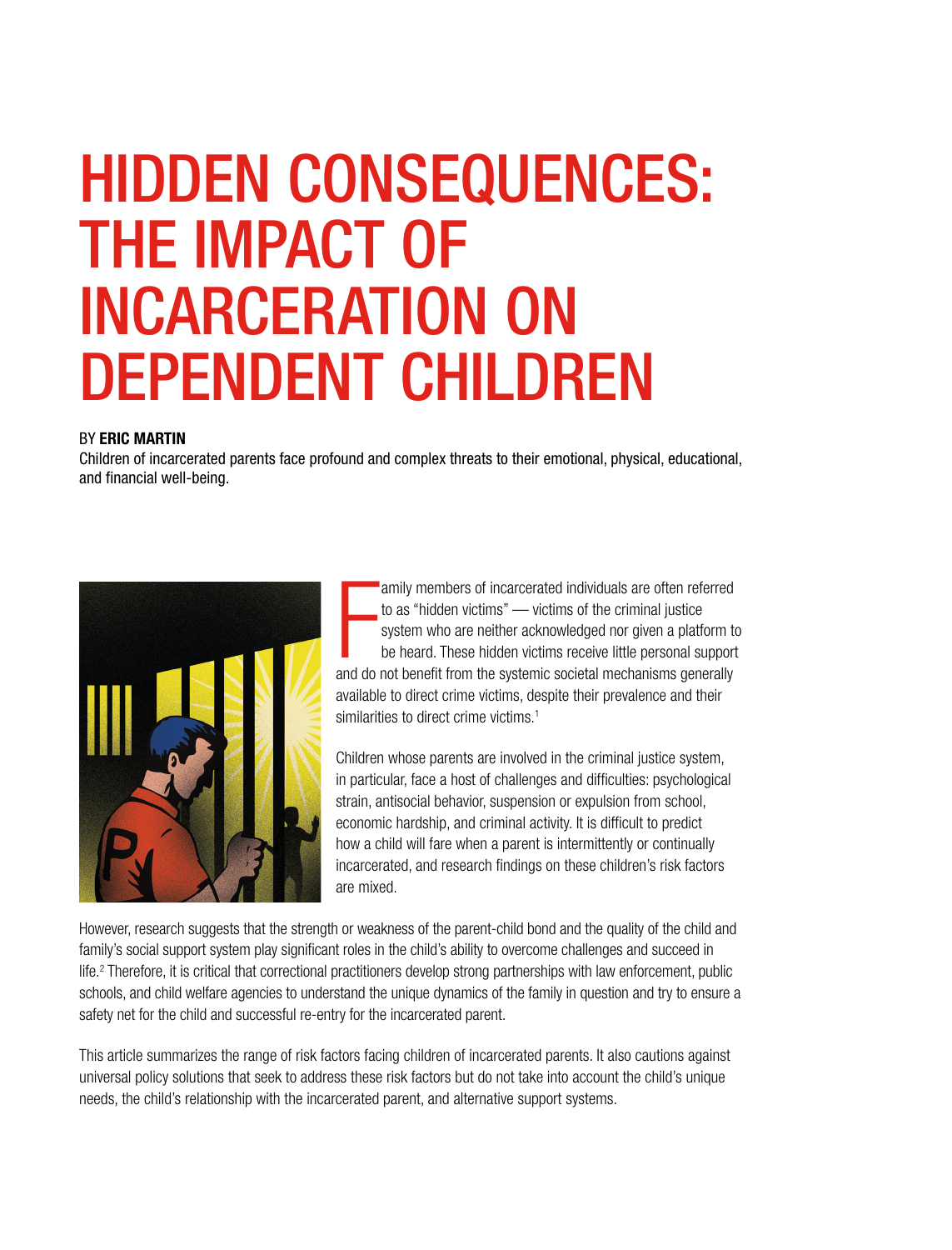# One statistic indicates that children of incarcerated parents are, on average, six times more likely to become incarcerated themselves.

## Scope of the Problem

The massive increase in incarceration in the United States has been well publicized. In the 1970s, there were around 340,000 Americans incarcerated; today, there are approximately 2.3 million.<sup>3</sup> One consequence of this dramatic increase is that more mothers and fathers with dependent children are in prison. Since the war on drugs began in the 1980s, for example, the rate of children with incarcerated mothers has increased 100 percent, and the rate of those with incarcerated fathers has increased more than 75 percent.<sup>4</sup>

Current estimates of the number of children with incarcerated parents vary. One report found that the number of children who have experienced parental incarceration at least once in their childhood may range from 1.7 million to 2.7 million.<sup>5</sup> If this estimate is on target, that means 11 percent of all children may be at risk.<sup>6</sup> The rate of parenthood among those incarcerated is roughly the same as the rate in the general population: 50 percent to 75 percent of incarcerated individuals report having a minor child.<sup>7</sup>

Relying as we often do on a few statistics to describe a national phenomenon, we can easily be misled to believe that all segments of the population equally share the burden of parental incarceration. A closer examination of the numbers, however, reveals that communities of color are more at risk: Data from 2007 (the most recent data available) show that African-American children and Hispanic children were 7.5 times more likely and 2.3 times more likely, respectively, than white children to have an incarcerated parent.<sup>8</sup> Also, 40 percent of all incarcerated parents were African-American fathers.<sup>9</sup> The burden of parental incarceration on these communities has changed over time. For example, about 15 percent of African-American children born

in the 1970s had a parent who was incarcerated. Twenty years later, the rate had nearly doubled to 28 percent.<sup>10</sup>

Unfortunately, parental incarceration is only one of a series of separations and stressful situations facing children whose parent is involved in the criminal justice system. If we consider the full continuum of the criminal justice process — arrest, pre-trial detention, conviction, jail, probation, imprisonment, and parole the number of children affected is significantly larger. For example, if we include parents who have been arrested, the estimate of affected children rises to 10 million.<sup>11</sup> Although research to date has focused more on children with incarcerated parents than on children with parents in other phases of the system, the two groups may share many of the same risk factors and needs. Policymakers and practitioners must understand these characteristics to develop effective systemic responses.

# Parental Incarceration and Child Risk Factors

Although each case is unique and each child responds differently, research has established that a parent's incarceration poses several threats to a child's emotional, physical, educational, and financial well-being.

#### Child criminal involvement

There is particular concern that a parent's imprisonment will lead to a cycle of intergenerational criminal behavior. One statistic indicates that children of incarcerated parents are, on average, six times more likely to become incarcerated themselves.<sup>12</sup> But risk factors rarely present themselves across all children, and these behaviors are difficult to understand or predict. One study, for example, found that children of incarcerated mothers had much higher rates of incarceration — and even earlier and more frequent arrests — than children of incarcerated fathers.<sup>13</sup> Although we need more research on this relationship, this differential may speak to the likelihood that the mother, on average, is a primary support for the child.<sup>14</sup>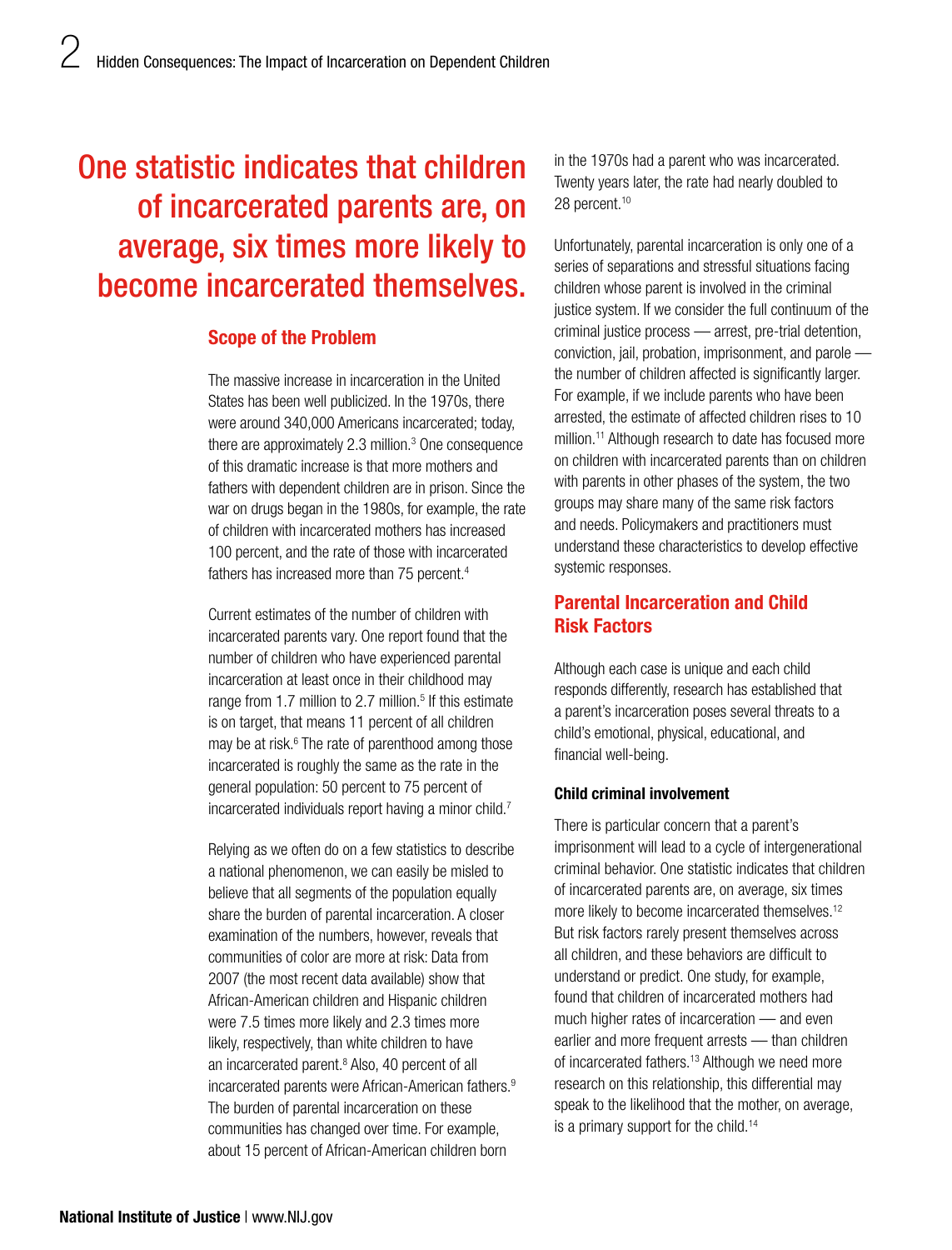#### Psychological problems and antisocial behavior

Research on depression and aggression among children of incarcerated parents has been mixed and highly differentiated by gender, age, race, and family situation. One study, for example, found that African-American children and children who have both a mother and a father incarcerated exhibited significant increases in depression.15

Another study found that, for the most part, parental incarceration was not associated with a change in childhood aggression — but the findings were decidedly mixed. Twenty percent of sampled children did see an increase in aggression; boys who tended to be aggressive before a parent's incarceration were most at risk for a trajectory of increased aggression. Interestingly, there were some decreases in aggression: About 8 percent of the children saw a return to a stable home upon parental incarceration if their father had lived in the home prior to incarceration and had drug and alcohol issues.16

The most common consequence of parental incarceration appears to fall under the umbrella of antisocial behavior, which describes any number of behaviors that go against social norms, including criminal acts and persistent dishonesty.17 One meta-analysis of 40 studies on children of incarcerated parents found that antisocial behaviors were present more consistently than any other factors, including mental health issues and drug use.<sup>18</sup> A separate study built on those findings by examining the presence of multiple adverse childhood experiences a child may face, including incarceration. The study found that exposure to multiple adverse childhood experiences throughout development may put children at risk for severe depression and other issues that persist into adulthood, including substance abuse, sexually transmitted diseases, and suicide attempts.19 Antisocial behavior resulting from parental incarceration may limit a child's resilience in the face of other negative experiences, which could then compound the effects of exposure to other issues.

#### Educational attainment

Research has frequently found an association between children's low educational attainment and parental incarceration. But once again, the findings to date are confounding and indicate that more research needs to be done to provide a clear picture of this dynamic.

For example, one study found that parental incarceration was strongly associated with externalizing behavioral problems. The researcher failed to see a corresponding decrease in educational outcomes and other social attainment factors but assumed this was due to the limited follow-up window of data. Interestingly, the researcher did acknowledge that some children were able to develop resilience and deal with their externalizing behavior problems before suffering negative educational outcomes.<sup>20</sup> But a separate study found that children of incarcerated parents are significantly more likely to be suspended and expelled from school.<sup>21</sup> More research needs to be conducted to isolate the impact of parental incarceration on educational attainment from that of other risk factors.

#### Economic well-being

The overwhelming majority of children with incarcerated parents have restricted economic resources available for their support. One study found that the family's income was 22 percent lower during the incarceration period and 15 percent lower after the parent's re-entry.<sup>22</sup> (Note that this reduction of income and earning potential does not describe how limited the earning potential may have been before incarceration.) But here, too, the impact can be nuanced: Another study found that a mother's incarceration was associated with greater economic detriment, especially if the father did not live with the family. This economic loss might be exacerbated if the child lives with a caregiver who is already responsible for other dependents or with a grandparent who lives on retirement income.<sup>23</sup> A third study found that children of incarcerated parents systemically faced a host of disadvantages, such as monetary hardship; were less likely to live in a two-parent home; and were less likely to have stable housing.<sup>24</sup>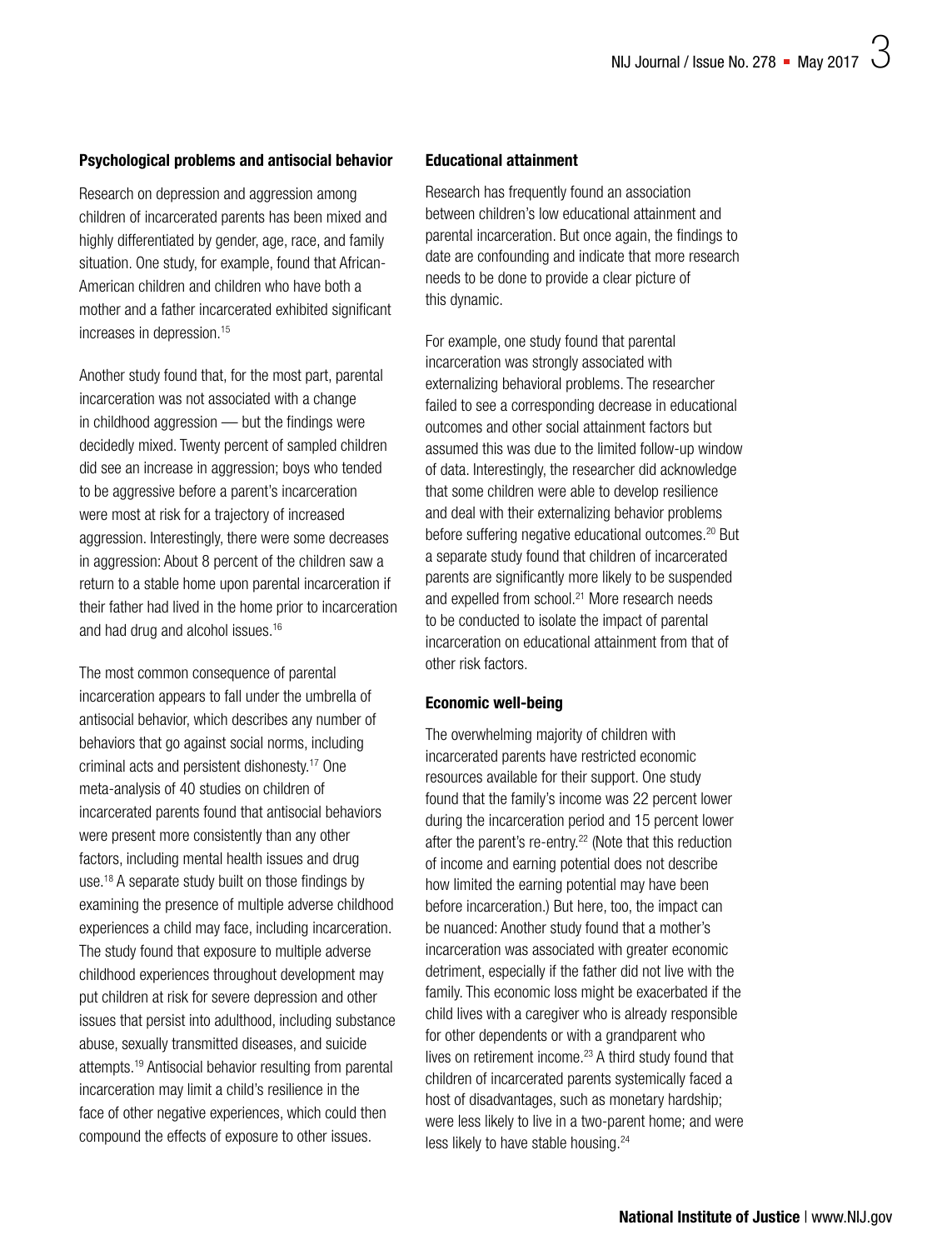#### Parent-child attachment and contact while incarcerated

If the parent is a strong support in the child's life, the interruption of the child-parent relationship will lead to or exacerbate many of the issues or risk factors already discussed.25 Conversely, in some cases a child might benefit from the removal of a parent who presented problems for the child.<sup>26</sup> Any attempt to facilitate contact between the incarcerated parent and child should consider the quality of the relationship the child had with the parent before incarceration. Visits while the parent is in the facility seem to do little to build a relationship if there was not one prior to incarceration.

Research shows that visits by family and loved ones reduce recidivism among incarcerated individuals<sup>27</sup> and that strong family support is one of the biggest factors in a successful re-entry experience.<sup>28</sup> But when it comes to a child's visits, the results are once again mixed. One study reviewed the literature and found that when the parent and child have a positive relationship, visits encourage attachment and promote a positive relationship after release. When the parent and child had no relationship prior to incarceration, however, visits do not seem to be enough to promote a positive relationship.29

NIJ-funded research examined the impact visits have on the child. Researchers found that when the child had a prior positive relationship with the parent, the child tended to benefit psychologically from a visit. But when there was no prior relationship with the parent, the child actually exhibited many of the externalizing behaviors discussed above, as reported by their caregivers. A positive parent-child relationship had to exist before incarceration for the incarcerated parent and child to benefit from the visit.<sup>30</sup>

More research is needed to tease out when, for whom, and in what circumstances parent-child visitation should be encouraged. Although the quality of the pre-incarceration parent-child relationship is critical, further research may show that visits may be beneficial — or detrimental — at certain ages and stages of childhood development. Also, particular factors surrounding the parental incarceration, such

as whether the child witnessed the parent's arrest, could worsen the impact.<sup>31</sup> The effect of parental incarceration on a child is complex and may be hard to predict, except that there is risk that the child will be substantially and negatively affected.

# Policy Implications

Many children of incarcerated parents face profound adversity — as do other children facing many of the same risk factors the children experienced prior to parental incarceration. But the research shows that some children develop resilience despite the risks if they have a strong social support system.32 Through visits, letter writing, and other forms of contact, an incarcerated parent can play an important positive role in a child's sphere of support. In some circumstances, however, continued contact may have little value and even be detrimental to the child. Continued research will help policymakers and corrections practitioners better understand these complex and competing issues and make critical policy and program decisions to help children have positive life outcomes and avoid the criminal justice system.

#### Correctional facilities

The research shows that, in general, children whose parents are incarcerated are at higher risk for increased antisocial behaviors and psychological problems, such as depression. Whether this translates into decreased educational attainment, involvement with the criminal justice system, and other negative outcomes seems to depend on the child's resilience and his or her social support network.

The biggest predictor is the strength of the parentchild relationship. For example, if the parent lived with the child, provided social and financial support, and developed a strong parent-child bond, the long-term negative effects of parental incarceration may be mitigated if the child receives support throughout the incarceration period and is afforded opportunities to maintain contact with the parent. Correctional facilities can support the relationship by providing the child with easy access to and visitation with the parent in a child-friendly environment.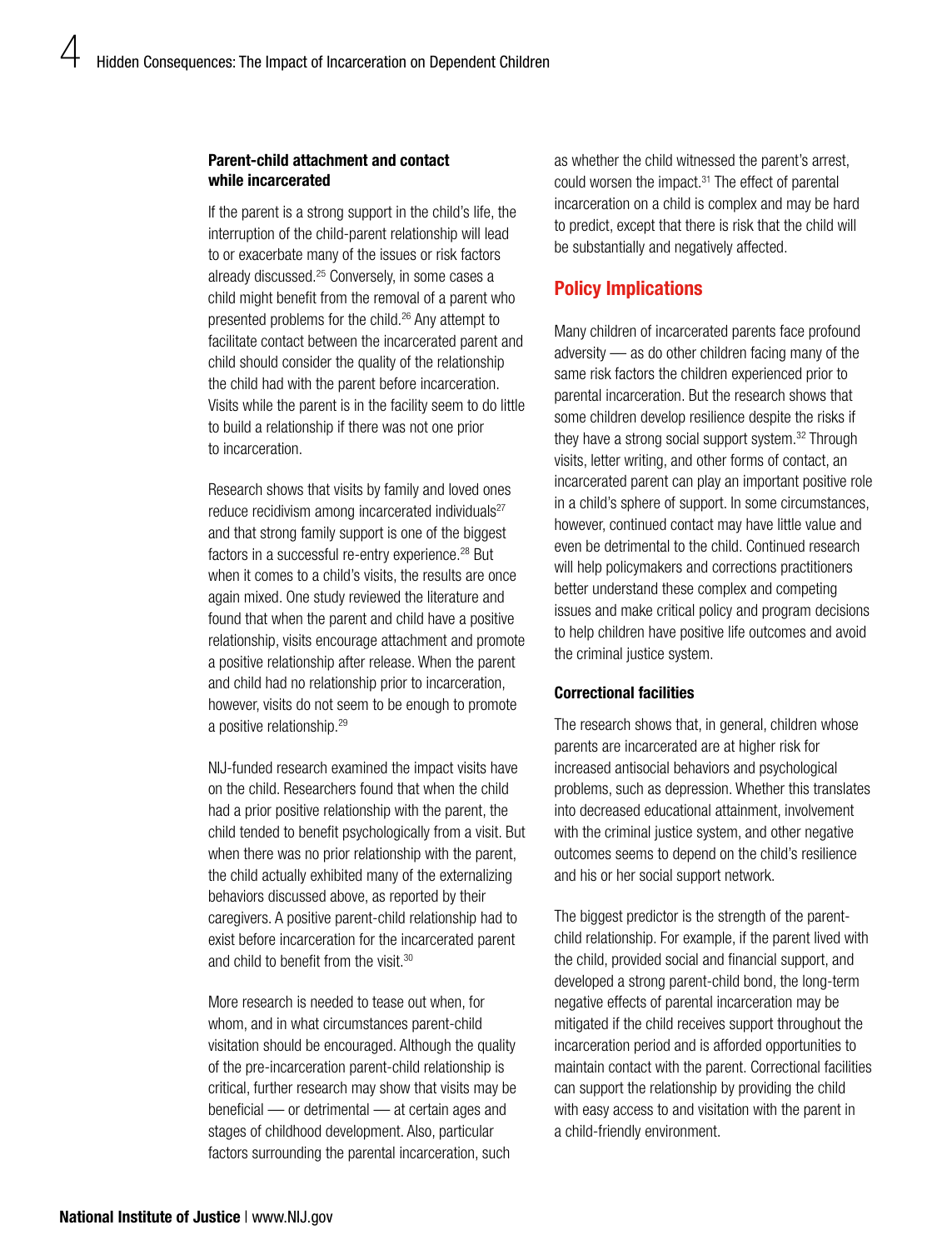Making policy recommendations is particularly difficult, however, in cases where the parent's presence was not supportive or productive for the child or where the parent was not present at all. For example, a program evaluation of a video message service showed that a correctional facility parenting class had little impact on the quality of the parents' messages; the children largely responded to the messages based on the relationship before incarceration.<sup>33</sup> Thus, the prior parent-child relationship seems to be critical in determining the impact of contact from the parent. This limits the degree to which correctional officials can positively intervene to promote a relationship between a parent and a child.

Given this, correctional practitioners need to understand the relationship between the incarcerated parent and child prior to incarceration, to the extent possible, since contact between the two will likely benefit or harm one or both of them depending on the quality of their initial relationship.

#### Other service providers

Although a correctional facility's capacity to improve relationships and assist with the child's welfare may be limited, other service providers and partners may be able to intervene. For example, if schools were notified of the parent's arrest or incarceration, then they could address negative behaviors before they result in negative outcomes. Furthermore, as one researcher pointed out, many law enforcement agencies do not have protocols for handling a child present at an arrest.34

Law enforcement and child welfare practitioners are often involved with the child before the correctional system is involved with the parent, so enhanced and streamlined communication between the various government entities could maximize the potential to provide the child whatever support is available. For example, NIJ-funded research on crossover youth cited the "one family, one judge" model, which combines cases in child welfare and juvenile justice to provide a streamlined and consistent approach to services for the child and family.<sup>35</sup> If law enforcement, child welfare, educational, and correctional

practitioners can share information on the child and family experiencing parental incarceration, then it would be more likely that the child would benefit from early intervention if he or she appears to be at risk for sustained deprivation, loss of educational attainment, or criminal activity. Such a partnership would also benefit correctional practitioners and re-entry managers, who would have better information on the child's situation and prior relationship with the incarcerated parent, which seems to be critical for the child's welfare.

Given these considerations, it appears that enhancing communication between corrections practitioners and other service providers is a good way to ensure a safety net for the child and facilitate a successful re-entry for the incarcerated parent.

# About the Author

**Eric Martin** is a social science analyst in NIJ's Office of Research and Evaluation.

### For More Information

Read an *NIJ Journal* article, "Does Parental Incarceration Increase a Child's Risk for Foster Care Placement?" at [NIJ.gov, keyword: 215457](https://nij.gov/journals/255/pages/parental_incarceration.aspx).

#### **Notes**

- 1. Myrna Raeder, "Making a Better World for Children of Incarcerated Parents," *Family Court Review* 50 no. 1 (2012): 23-35.
- 2. Rebecca Shlafer, Erica Gerrity, Ebony Ruhland, and Marc Wheeler, *Children With Incarcerated Parents — Considering Children's Outcomes in the Context of Family Experiences* (St. Paul, MN: University of Minnesota, 2013).
- 3. Ibid.
- 4. Ibid.
- 5. Ibid.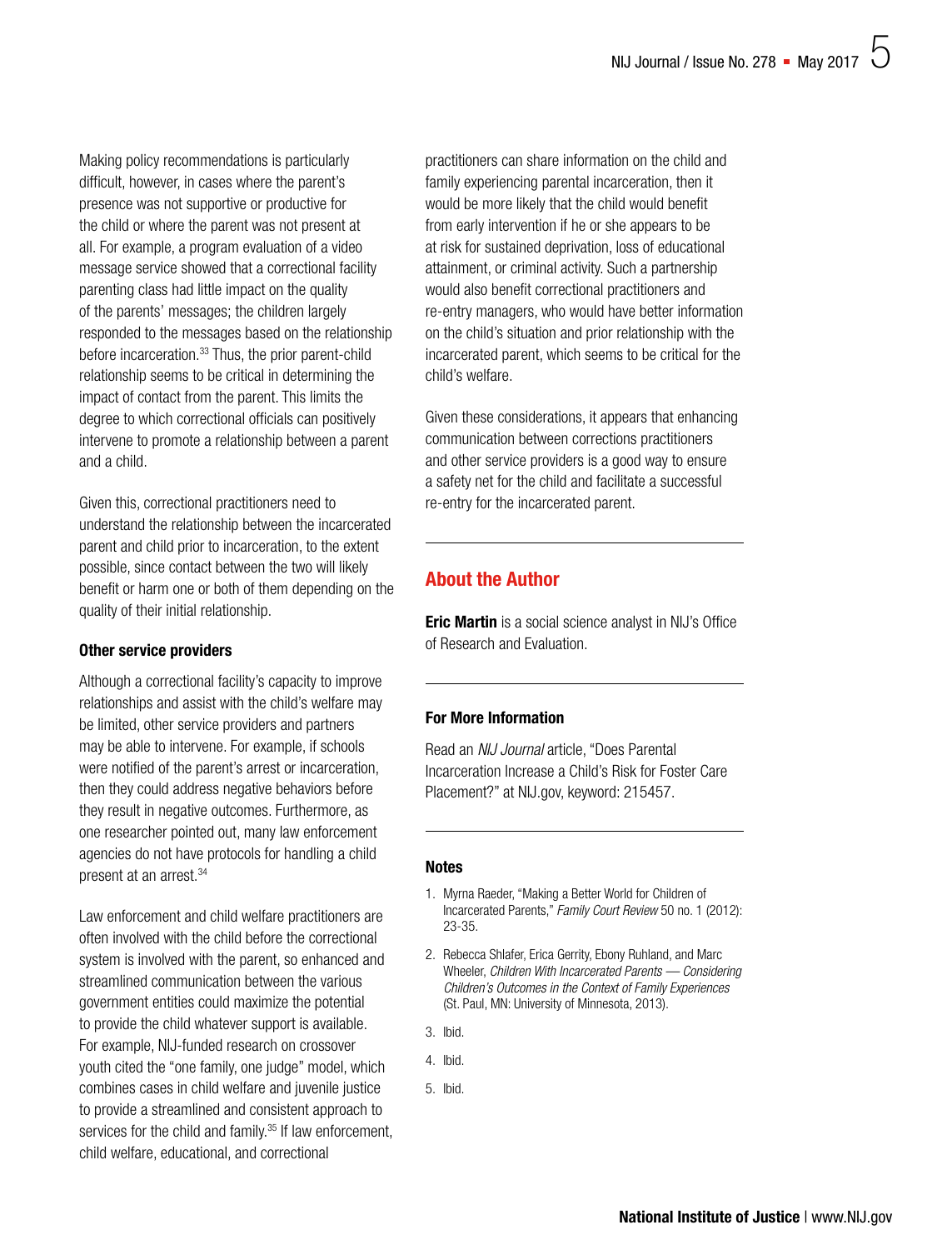- 6. Jean M. Kjellstrand and J. Mark Eddy, "Parental Incarceration During Childhood, Family Context, and Youth Problem Behavior Across Adolescence," *Journal of Offender Rehabilitation* 50 no. 1 (2011): 18-36.
- 7 Susan Roxburgh and Chivon Fitch, "Parental Status, Child Contact, and Well-Being Among Incarcerated Men and Women," *Journal of Family Issues* 35 no. 10 (2014): 1394- 1412; Christopher Mumola, *Incarcerated Parents and Their Children,* Special Report, Washington, DC: U.S. Department of Justice, Bureau of Justice Statistics, August 2000, NCJ 182335,<https://www.bjs.gov/content/pub/pdf/iptc.pdf>.
- 8. Lauren Glaze and Laura Maruschak, *Parents in Prison and Their Minor Children,* Special Report, Washington, DC: U.S. Department of Justice, Office of Justice Programs, August 2008, NCJ 222984, [http://www.bjs.gov/content/pub/](http://www.bjs.gov/content/pub/pdf/pptmc.pdf) [pdf/pptmc.pdf](http://www.bjs.gov/content/pub/pdf/pptmc.pdf); Holly Foster and John Hagen, "The Mass Incarceration of Parents in America: Issues of Race/Ethnicity, Collateral Damage to Children, and Prisoner Reentry," *Annals of the American Academy of Political and Social Science* 623 (2009): 179-194.
- 9. PEW Charitable Trusts, *Collateral Costs: Incarceration's Effect on Economic Mobility* (Washington, DC: PEW Charitable Trusts, 2010).
- 10.Albert Kopak and Dorothy Smith-Ruiz, "Criminal Justice Involvement, Drug Use, and Depression Among African American Children of Incarcerated Parents," *Race and Justice* 6 no. 2 (2016): 89-116.
- 11.Raeder, "Making a Better World for Children of Incarcerated Parents," 23-35.
- 12.Megan Cox, *The Relationships Between Episodes of Parental Incarceration and Students' Psycho-Social and Educational Outcomes: An Analysis of Risk Factors* (Philadelphia: Temple University, 2009).
- 13.Kopak and Smith-Ruiz, "Criminal Justice Involvement, Drug Use, and Depression Among African American Children of Incarcerated Parents."
- 14.Glaze and Maruschak, *Parents in Prison and Their Minor Children,* 5.
- 15.Kopak and Smith-Ruiz, "Criminal Justice Involvement, Drug Use, and Depression Among African American Children of Incarcerated Parents."
- 16.William Dyer, *Investigating the Various Ways Parental Incarceration Affects Children: An Application of Mixture Regression* (Urbana, IL: University of Illinois at Urbana–Champaign, 2009).
- 17.Joseph Murray, David Farrington, and Ivana Sekol, "Children's Antisocial Behavior, Mental Health, Drug Use, and Educational Performance After Parental Incarceration: A Systematic Review and Meta-Analysis," *Psychological Bulletin* 138 no. 2 (2012): 175-210.

#### 18.Ibid.

- 19.Shlafer et al., *Children With Incarcerated Parents,* 5.
- 20.Cox, *The Relationships Between Episodes of Parental Incarceration and Students' Psycho-Social and Educational Outcomes,* 109, 115-116.
- 21.PEW Charitable Trusts, *Collateral Costs.*

22.Ibid.

- 23.Keva Miller, "The Impact of Parental Incarceration on Children: An Emerging Need for Effective Interventions," *Child and Adolescent Social Work Journal* 23 no. 4 (2006): 472-486.
- 24.Amanda Geller, Irwin Garfinkel, Carey Cooper, and Ronald Mincy, "Parental Incarceration and Child Well-Being: Implications for Urban Families," *Social Science Quarterly* 90 no. 5 (2009): 1186-1202.
- 25.Jude Cassidy, Julie Poehlmann, and Phillip Shaver, "An Attachment Perspective on Incarcerated Parents and Their Children," *Attachment and Human Development* 12 no. 4 (2010): 285-288.
- 26.Dyer, *Investigating the Various Ways Parental Incarceration Affects Children*.
- 27.Joshua Cochran, "The Ties That Bind or the Ties That Break: Examining the Relationship between Visitation and Prisoner Misconduct," *Journal of Criminal Justice* 40 (2012): 433-440.
- 28.Christy Visher and Shannon Courtney, *One Year Out: Experiences of Prisoners Returning to Cleveland* (Washington, DC: The Urban Institute, 2007).
- 29.Johanna Folk, Emily Nichols, Danielle Dallaire, and Ann Loper, "Evaluating the Content and Reception of Messages From Incarcerated Parents to Their Children," *American Journal of Orthopsychiatry* 82 no. 4 (2012): 529-541.
- 30.Melinda Tasca, "'It's Not All Cupcakes and Lollipops': An Investigation of Predictors and Effects of Prison Visitation for Children During Maternal and Parental Incarceration," Final report to the National Institute of Justice, grant number 2013-IJ-CX-0011, February 2014, NCJ 248650, <https://www.ncjrs.gov/pdffiles1/nij/grants/248650.pdf>.
- 31.Shlafer et al., *Children With Incarcerated Parents*.

32.Ibid., 7.

- 33.Folk et al., "Evaluating the Content and Reception of Messages From Incarcerated Parents to Their Children," 529-541.
- 34.Raeder, "Making a Better World for Children of Incarcerated Parents," 23-35.